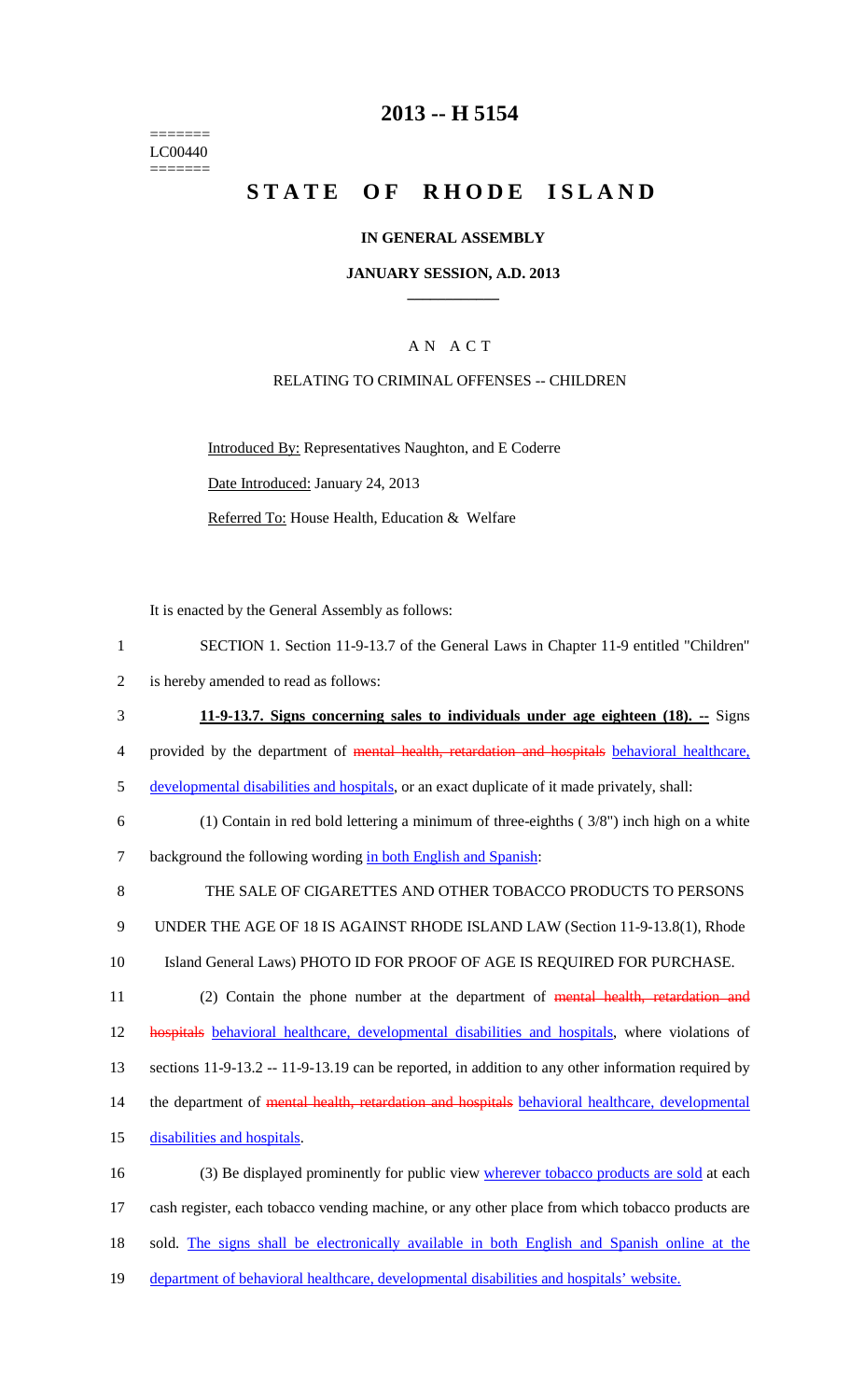- 1 SECTION 2. Chapter 11-9 of the General Laws entitled "Children" is hereby amended
- 2 by adding thereto the following section:
- 3 **11-9-13.8.1. Signs concerning the health effects of tobacco. –** Signs provided by the
- 4 department of behavioral healthcare, developmental disabilities and hospitals, or an exact
- 5 duplicate of it made privately, shall:
- 6 (1) Contain red bold lettering a minimum of one-quarters of an inch  $(1/4)$  high on a
- 7 white background the following wording, in both English and Spanish: WARNING: SMOKING
- 8 CIGARETTES CONTRIBUTES TO LUNG DISEASE, CANCER, HEART DISEASE,
- 9 STROKE AND RESPIRATORY ILLNESS AND DURING PREGNANCY MAY RESULT IN
- 10 LOW BIRTH WEIGHT AND PREMATURE BIRTH.
- 11 (2) The signs shall also include information regarding resources available to Rhode Island
- 12 residents who would like to quit smoking.
- 13 (3) The signs shall be displayed prominently for public view wherever tobacco products
- 14 are sold at each cash register, each tobacco vending machine, or any other place from which
- 15 tobacco products are sold. The signs shall be electronically available in both English and Spanish
- 16 online at the department of behavioral healthcare, developmental disabilities and hospitals'
- 17 website.
- 
- 18 SECTION 3. This act shall take effect on July 1, 2013.

#### ======= LC00440 ========